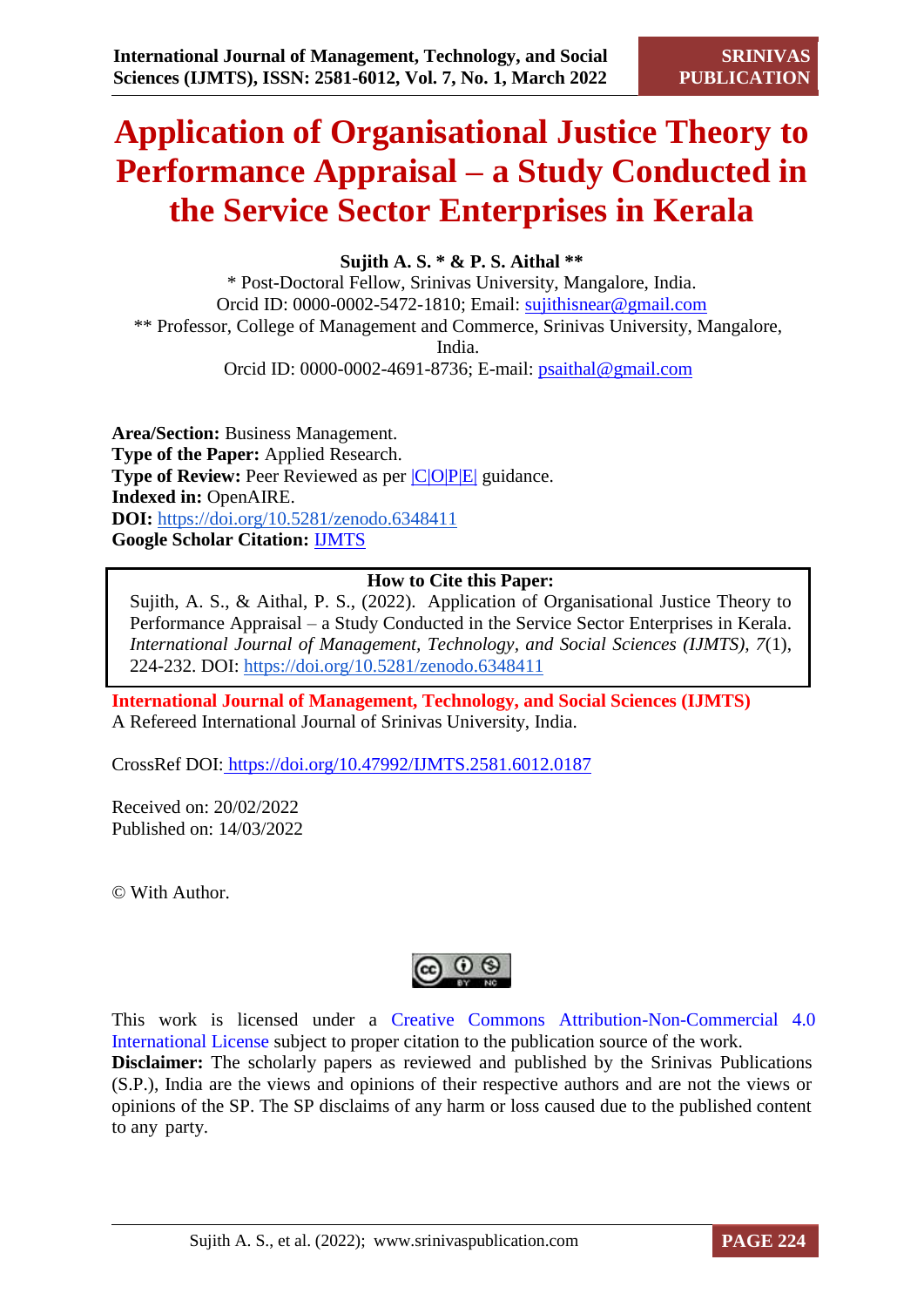# **Application of Organisational Justice Theory to Performance Appraisal – a Study Conducted in the Service Sector Enterprises in Kerala**

# **Sujith A. S. \* & P. S. Aithal \*\***

\* Post-Doctoral Fellow, Srinivas University, Mangalore, India. Orcid ID: 0000-0002-5472-1810; Email: [sujithisnear@gmail.com](mailto:sujithisnear@gmail.com) \*\* Professor, College of Management and Commerce, Srinivas University, Mangalore, India.

Orcid ID: 0000-0002-4691-8736; E-mail: [psaithal@gmail.com](mailto:psaithal@gmail.com)

# **ABSTRACT**

**Purpose:** *Globalisation has now become a very common word. It has been the topic of discussion during the last two decades. What globalisation implies is that a country's economy synchronises with the global economy. As the result, severe competition originated in the market. The firm-to-firm competition forced the companies to enhance their productivity and efficiency. Today, PA is used as a most imperative component of HR practices. It helps to assess the performance of employees based on predetermined standards and it enables the HR department to increase the efficiency of employees as well as the organisation. Greenberg was one to apply the theory of organisational justice to Performance Appraisal (PA). Application Greenberg's theory in performance appraisal helps to ensure the system of performance appraisal is fair and just. This study was conducted in five sub-sectors of the service sector in Kerala and primary data was collected from employees. The study is used to understand the application of Greenberg theory in service sector enterprises in Kerala to know the level of justice and fairness of PAS.*

**Methodology:** *The study was conducted in the service sector in Kerala. The primary data were acquired through a questionnaire. In this study, the different sectors (Financial Services, Tourism and hospitality, Media and entertainment, Telecommunications, Retail) were randomly selected. Organisations conducting a system of employee Performance Appraisal were considered in this study. A total of 543 samples were selected for the study from the five sectors. The samples were selected randomly. The questionnaire was used as a primary data collection tool.*

**Finding:** *The results found that, in Kerala, different sectors follow different methods of performance appraisal techniques to their employees. The methods are different from one sector to another. And the study also found that, the employees in the service sector enterprises in Kerala were believed that the performance appraisal system is fair and just. Finally, the study revealed that the private sector PA system is more effective than the public sector. The techniques used in the private sector were more competent than public sector enterprises.*

**Originality:** *This is used to conduct the application of organisational justice theory employee performance appraisal in the service sector enterprises in Kerala.*

**Paper Type:** *Applied Research*

**Keywords:** *Performance Appraisal (PA), Organisational justice theory, Fairness and justice*

### **1. INTRODUCTION :**

Greenberg (1986) [1] was one of the first to apply organisational justice theory to PA. He asked fundamental research questions about what makes a PA look fair. He also addressed if what one receives or how a choice is made, or both, makes Performance Appraisal appear fair. He outlined seven criteria that contributed to views of fairness, starting with the two separate ideas of procedural and distributive justice. Supervisors soliciting input before appraisal and using the input during the assessment, twoway communication between supervisor and subordinate during the appraisal interview, an employee's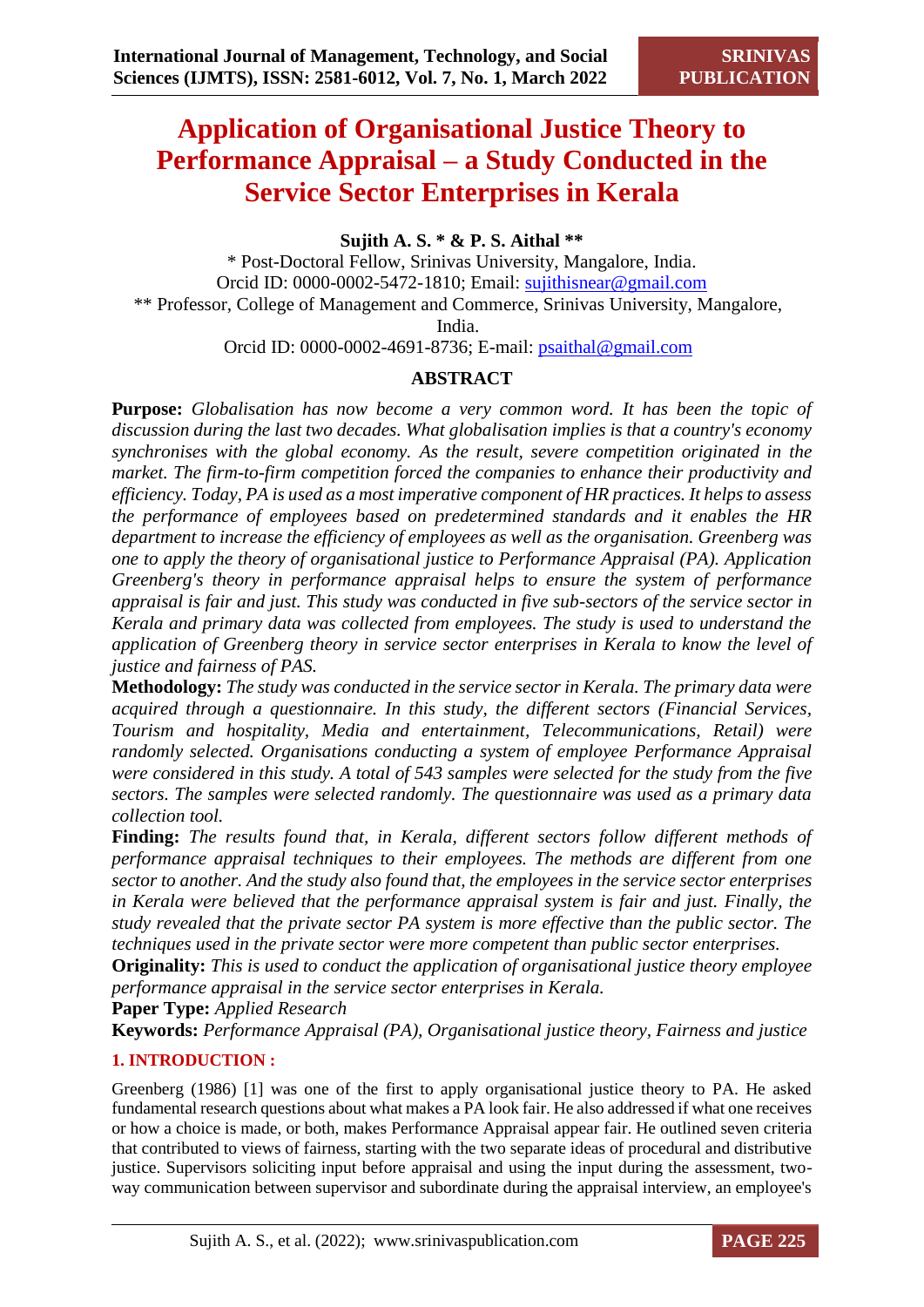capacity to dispute or challenge a rating, rater characteristics such as stability in applying standards, and rater familiarity with the work being assessed are among the five procedural categories. The distributional category included the presence of performance-based ratings as well as payor promotion outcomes based on the ratings.

In the Performance Appraisal framework, Korsgaard and Roberson (1995) [2] investigated the role of subordinate voice (the practice of allowing persons who are impacted by decision access to accessible information significant to the choice) in establishing positive attitudes. The study looked at both instrumental and non-instrumental voices. When direct control is impracticable, the instrumental voice is defined as the sense of not having direct influence over decisions (Thibaut & Walker, 1975) [3].

Systemic, informational, configurational, and interpersonal justice perceptions are included in the proposed paradigm (social-distributive). Employees' opinions of fairness and satisfaction with their institution's performance assessment methods are thus linked to these four primary elements in some manner (models).

Distributive justice deals with results fairness and in Performance Appraisal framework Jawahar (2002) [4]. The next element, procedural justice is related to the perceptions of the fairness of the predetermined standards followed, techniques used for evaluating the performance of employees. The third element is known as interpersonal justice, which handled appraisees' perceptions regarding the behaviour of the supervisor. The fourth element is informational justice; it means giving ratees entire information significant to decisions or evaluation procedure Greenberg (1993) [5] cited by Ikramullah, M. et al. (2011) [6].

#### **2. REVIEW OF LITERATURE :**

Performance assessment has caused widespread unhappiness and discontent, making it difficult for practitioners and academics in both the public and commercial sectors to assess its efficacy. As part of the system management and execution process, it is advised that the achievement of a performance appraisal system be evaluated. However, there is a scarcity of research on the estimation of performance assessment in a field setting. According to Murphy and Cleveland (1991) [7], flaws with the existing method for evaluating performance assessment are among the most significant reasoning issues confronting professionals. The numerous psychological, interpersonal, and organizational aspects that determine the efficacy of performance in the workplace have not been effectively explored by traditional ways of assessing performance assessment systems (Mohrman & Lawler, 1983; Cleveland, 1991) [8]. Employee reaction to assessments is a class of objective factors that should be examined in evaluating the performance of a system, according to Murphy & Cleveland (1991). Employee reaction to a performance assessment system, according to Bernardin & Beatty (1984) [9], is typically a stronger indicator of a system's overall viability than more limited psychometric indicators. A performance assessment system can be designed and built in a psychometrically sound manner yet still fail miserably, in reality, owing to user disagreement or lack of acceptability. As a result, the efficiency of a method is largely determined by the perspectives of method users, both assessors and assesses (Roberts, 1990) [10].

According to the research, there are several things to consider while evaluating PA, including employee attitudes regarding variables such as fairness perceptions. The perceived fairness of the performance review and the performance evaluation method, according to Bretz, Milkovich, and Read (1992) [11], is the core PA challenge confronted by businesses. Their findings revealed that the majority of employees believe their performance assessment method is neither exact nor fair. Employees may become dissatisfied with the assessment process if they believe it is political, prejudiced, or unimportant, according to Skarlicki & Fogler (1997) [12].

In general, research has found that views of fairness are influenced by the conclusion (outcome), the processes used to determine those outcomes (procedural), and the technique used to execute and represent the decision-making process (interpersonal). The research and literature in the field of organisational justice are largely referenced in this presentation of the components of fairness. Fairness in the workplace has been extensively researched by scholars working in the field of organisational justice. Organizational justice theory has been used in a wide range of organisational systems, and it provides a theoretical foundation for delving further into the difficulties of performance assessment. Greenberg (1993) was one of the first to apply the organisational justice idea to performance evaluation. His main study issue was what makes a performance evaluation look fair. He looked at whether a fair

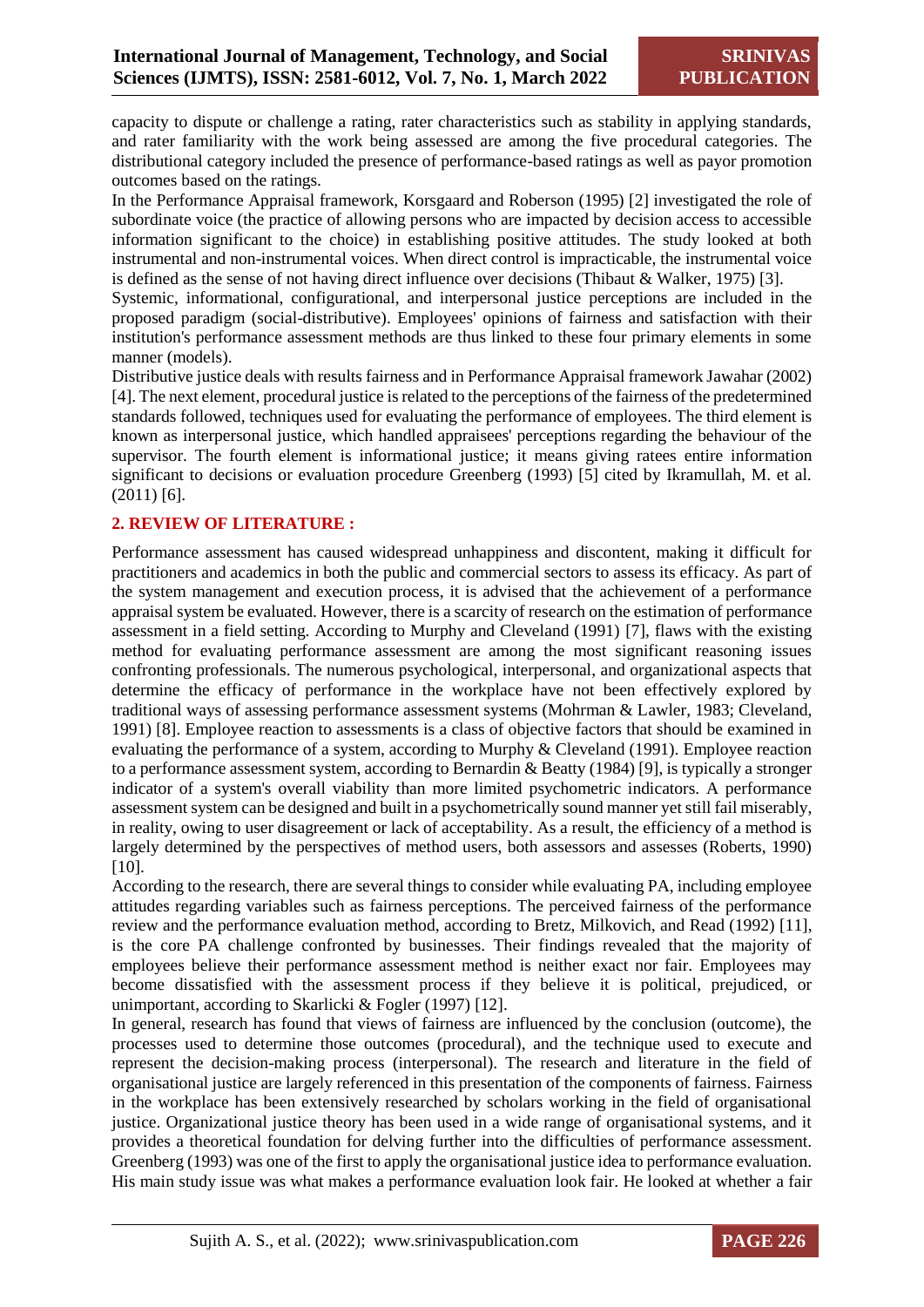appraisal is decided by what one obtains (ratings or other results) or by how it is determined. Greenberg's (1986) findings backed up an earlier study by Landy, Barnes, and Murphy (1978), which found that under specific conditions, employees were more likely to agree with an assessment scheme and perceive that their performance was properly appraised. Regardless of the outcome of the assessments, Landy and Farr (1980) [13] defined excellent evaluation as one that involves specific procedural components.

Taylor, Tracy, Renard, Harrison, and Carroll (1995) [14] demonstrated that the due process model is congruent with the procedural justice theoretical model in their work "Due process in performance appraisal: A quasi-experimental in procedural justice." Another performance assessment-related justice research has discovered links between interactional justice and organisational citizenship (Mohrman, 1989) [15] as well as performance appraisal satisfaction and approbation. A recent study has sought to clarify the literature on organisational justice and incorporate the many aspects linked to performance assessment to define employees' perceptions of fairness in performance appraisal. Greenberg's (1993) 4-factor model for performance evaluation might be a technique to further calculate the complex condition of performance appraisal. Each of the taxonomy's four categories may be utilised to address a different part of a company's performance assessment system. There is insufficient evidence that the 4-factor model can accurately describe employee views of performance appraisal fairness (Thurston, 2001). The projected model consists of the following four kinds of justice perceptions: Systemic (Structural – procedural, Informational (Social - procedural), Configural (Structural - distributive), Interpersonal (Social – distributive).

Three measures were used to assess employees' affective reactions to their most recent performance review, the PAS, and their supervisor. Items adapted from prior research (Tang and Sarsfield - Baldwin) were used to measure these reactions (1996) and are considered parameters of satisfaction with PA (Keeping and Levy, 2001) [16]. These scales were used to examine the level of satisfaction of employees on performance appraisal in various sectors. Thurston & Laurel **(**2006) have drawn up an integrative framework of organisational justice with social and economic exchange relationships. The framework is applied to appraisals in explaining employees' fairness perception of their appraisal system. Each of the justice dimensions, i.e., distributive, procedural, interactional, and informational is explained in the background of appraisals. They studied effects of the ten processes involved in appraisal implementation that lend a perception of fairness to appraisals: setting standards, assigning raters, appeal procedure, quotable ratings, respect for ratee, the absence of politics, sensitivity, clarifications of expectations, feedback mechanism, and performance reviews that incorporated explanations of outcome decisions. These perceptions were constructs categorised into four justice dimensions. These two researchers acquired the assistance of subject experts to sort out ten items according to four organisational justice constructs. Content validity, item clarity and conceptual distinction between four justice dimensions were ensured through a conformity classification of analysis. A resultant process involving these ten items were subsequently categorised into four dimensions of organisational justice. Procedural justice component: assigning raters, setting standards and designing appeal procedure, Distributive justice component: Equality, decision norms, and absence of political goals, Interpersonal justice component: Ratee's respect for supervision and display of emotional intelligence that is sensitivity during supervision, Informational justice component: Explaining expectations, providing follow-up, and the illumination of outcome decisions.

According to Akhtar & Khattak (2013) [17], a successful Performance Appraisal system requires a paternalistic organisational culture of trust, open communication, and organisational support that is valued for both work and context performance, with a focus on coaching and mentoring. Employee unhappiness and perceptions of unfairness are exacerbated by individual political interests, a lack of rater training, a disregard for merit, contempt for situational limits, and injustice. Employee involvement in the system's design and execution increases their ownership of the system, resulting in the highest level of acceptability and satisfaction with the appraisals and assessor. The impression of justice and fairness improves as a result of participation and ownership. Based on the study conducted by Getnet, Jabena & Tsegaye (2014) [18] at the University of Gondar, Ethiopia; they have found that the three variables have a moderately high effect on the PA practices so as compared to the other factors like information, procedural & interpersonal fairness elements are taken into account. Another study conducted at the University of Ljubljana conducted a study in NALCO, and it shows that 68 per cent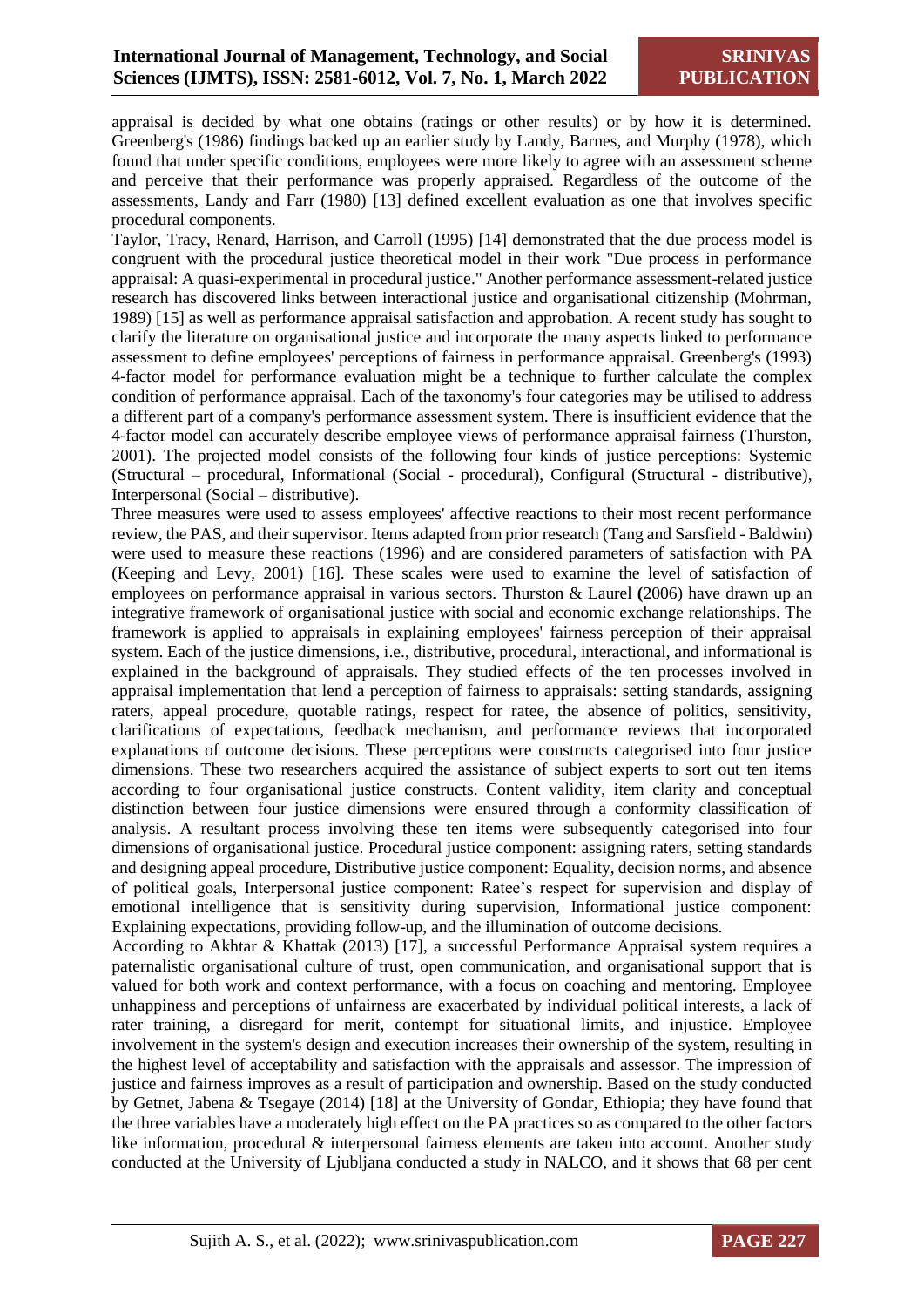of employees consider that the Performance Appraisal process is biased and about 59% per cent view it as promoting favouritism.

From various literature, the impact of performance appraisal is measured by examining the level of impact on employee commitment and employee skills. These items were considered to examine the impact of performance appraisal in various sectors.

#### **3. PROBLEM OF THE STUDY :**

Sever**a**l studies are conducted in the area of performance evaluation in different sectors. But most of the research is concentrated on a single organisation or a comparison of two enterprises. A comprehensive study is not conducted in the service sector in Kerala. In this study, both private and public sector organisations were selected and tried to find out the level of perception and fairness of performance appraisal based on organisation justice theory.

#### **4. SPECIFIC OBJECTIVES :**

- (1) To understand the fairness and justice of PA in service sector enterprises in Kerala
- (2) To compare the public and private sector differences in the fairness and justice of performance appraisal in service sector enterprises in Kerala

#### **5. METHODOLOGY :**

The study was conducted in the service sector in Kerala. The primary data were acquired through a questionnaire. Respondents were asked to react to their role as a ratee in the PAS referred to by the organisations. In this study, the different sectors (Financial Services, Tourism and hospitality, Media and entertainment, Telecommunications, Retail) were randomly selected. Organisations conducting a system of employee Performance Appraisal were considered in this study. A total of 543 samples were selected for the study from the five sectors. The samples were selected randomly. Both primary data and secondary data were used for the study. The primary data was collected through a questionnaire.

Essential pilot studies have been carried out at the beginning stage of the research study. The reliability of the questionnaire has been duly checked by executing it to 20 respondents each from two sample units at the time of the pilot study. The very procedures have been repeated among the identical respondents as part of the study after a gap of six months and reliability in their response has been found very high.

Because the variables are scored, the approach utilised in the study is both descriptive and analytical. The study employs both qualitative and quantitative data analysis methodologies. The developed research model was then put to the test in the second step, which involved measuring the contributions and importance of the manifest variables' route coefficients (Grimm, 2000 [19]). The data is analysed using SPSS version 20 computer application.

- To determine the initial reaction of the respondents to each item in the questionnaire, the mean, standard deviation, percentage, and frequencies were determined. As a result, descriptive statistics were used to assess all of the elements.
- The degree of performance appraisal was investigated using a one-sample Z test.
- An independent Z-test was used to investigate the substantial variation in response between two firms.
- The ANOVA test was performed to see if there were any differences in responses due to demographic factors.
- The Chi-square test was used to determine the relationship between the various parameters and demographic characteristics (Yuan and Bentler, 2004) [20]. The acceptable level of significance was P<.05
- CFA was utilised to investigate the links between the independent and moderating factors, as well as to characterise the theoretical framework's design. This was done with the AMOS 18 programme (Arbuckle, 2006 [21]).
- It is standard practice to utilise a variety of indices to test the model fit when utilising Structural Equation Modeling (SEM).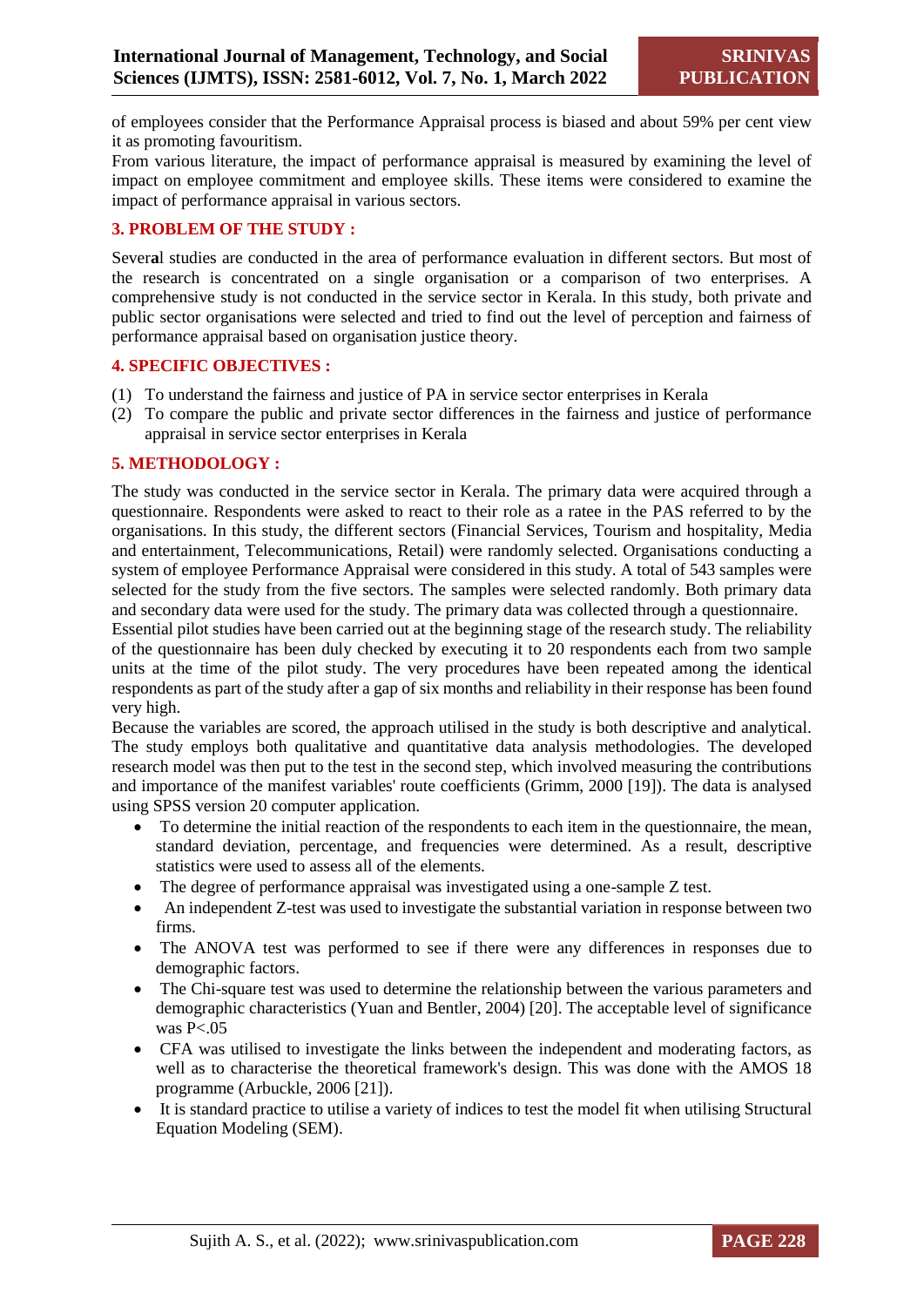#### **6. ANALYSIS :**

The first objective is to find the level of Systemic justice scales. For this, the respondents are asked 17 questions on a five-point Likert scale under different variables. The responses are scored as 5-Strongly agree, 4- Agree, 3- Neither agree nor disagree, 2 Disagree, 1 for Strongly Disagree. Thus, based on this score we calculate the mean % score  $MPS = \frac{MeanScore \times 100}{Maximumrecibles}$ ] of Systemic justice scales. This score is divided into one of the four groups as poor or low if the mean percentage score is less than 35 per cent, average if the mean percentage score is between 35-50 per cent, good or Moderate if the mean percentage score lies in the interval 50-75 percentage and excellent or high if the mean percentage score is above 75 per cent. A Z test (one sample) is carried out to check the significance. (Loyd, B. H., & R. R. Abidin. R. R. (1985) [22].

| <b>Variable</b>            |     | <b>Mean</b> | SD    | <b>Mean</b><br>per cent<br>score | <b>CV</b> | $\mathbf{z}$ | <b>P-value</b> |
|----------------------------|-----|-------------|-------|----------------------------------|-----------|--------------|----------------|
| Systemic<br>justice scales | 543 | 62.04       | 10.13 | 72.99                            | 16.33     | $-3.935$     | $<\!\!0.001$   |

**Table 1:** Number 02: Mean, SD and z value for Systemic justice scales

The mean percentage score of the Systemic justice scale is 72.99% which indicate that level of the Systemic justice scale is good or moderate.

 $H<sub>0</sub>$ : The level of the Systemic justice scale is excellent

 $H<sub>1</sub>$ : The level of the Systemic justice scale is good

From the table, the p-value is less than 0.05, so the level of Systemic justice scales is good. Next, we consider Configural Justice Scales.

| <b>Variable</b>                     |     | <b>Mean</b> | SD   | <b>Mean</b><br>per cent<br>score | $\mathbf{C}\mathbf{V}$<br>z |          | <b>P-value</b> |
|-------------------------------------|-----|-------------|------|----------------------------------|-----------------------------|----------|----------------|
| Configural<br><b>Justice Scales</b> | 543 | 42.83       | 8.20 | 71.38                            | 19.16                       | $-6.167$ | < 0.001        |

#### **Table 2:** Number 03: Mean, SD and z value for Configural Justice Scales

The mean percentage score of the Configural justice scale is 71.38% which indicate that level of the Configural justice scale is good or moderate.

 $H<sub>0</sub>$ : The level of the Configural justice scale is excellent

 $H<sub>1</sub>$ : The level of the Configural justice scale is good

From the table the P-value is less than 0.05, so we conclude that the level of the Configural justice scale is good.

| Table 3: Number 04: Mean, SD and z value for Interpersonal justice scales |  |  |
|---------------------------------------------------------------------------|--|--|
|---------------------------------------------------------------------------|--|--|

| <b>Variable</b>                        |     | Mean  | SD   | <b>Mean per</b><br><b>cent score</b> | $\overline{\text{CV}}$ | z     | Р.<br>value |
|----------------------------------------|-----|-------|------|--------------------------------------|------------------------|-------|-------------|
| Interpersonal<br><b>Justice Scales</b> | 543 | 36.75 | 8.08 | 73.50                                | 21.98                  | 2.160 | 0.031       |

The mean percentage score of the Interpersonal justice scale is 73.50% which indicate that level of the Configural justice scale is good or moderate.

H0: The level of the Interpersonal justice scale is excellent

 $H_1$ : The level of the Interpersonal justice scale is good

From the table the P-value is less than 0.05, So we conclude that the level of the Interpersonal justice scale is good.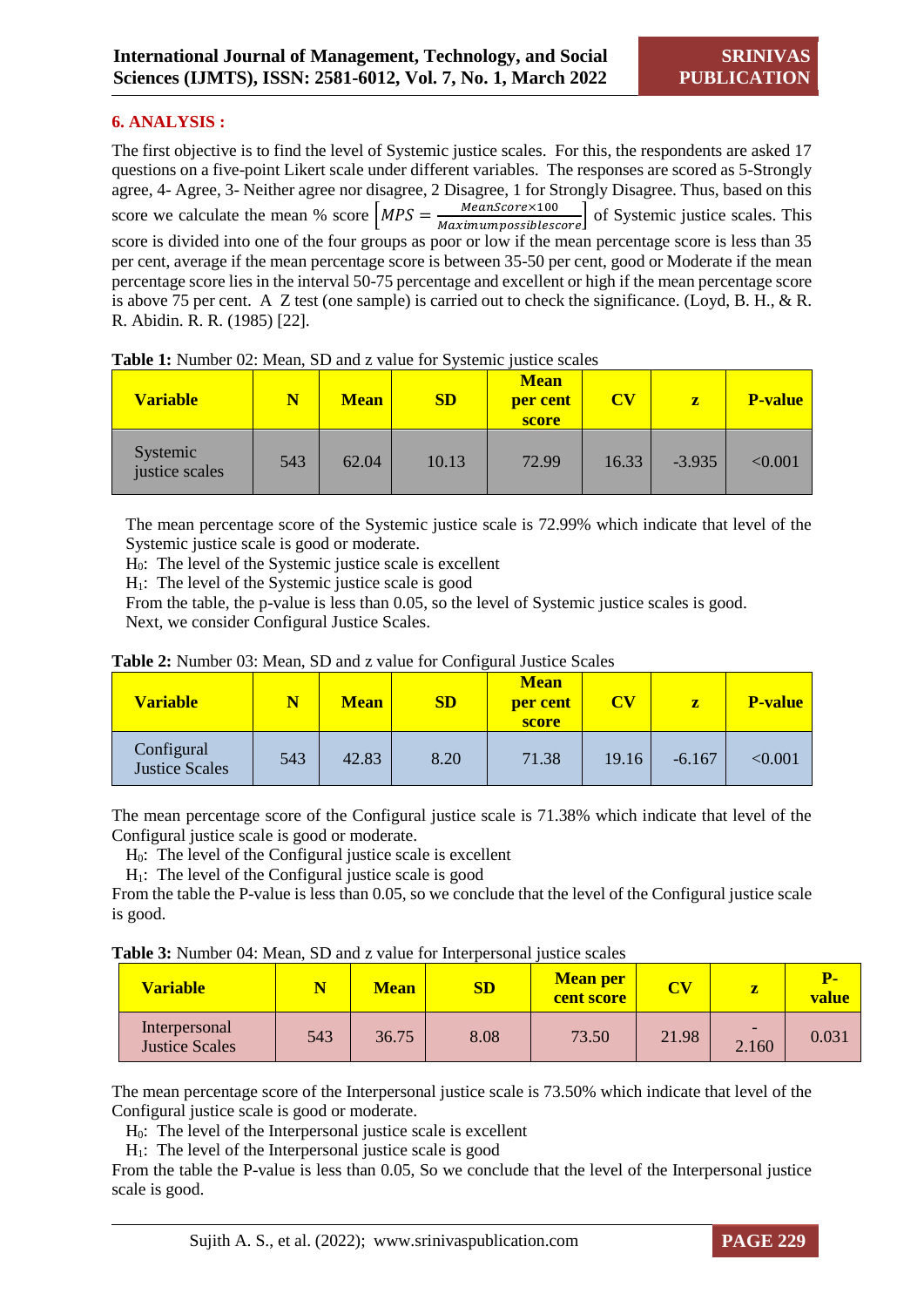| Table 4: Number 05: Mean, SD and z value for Informational justice scales |
|---------------------------------------------------------------------------|
|---------------------------------------------------------------------------|

| <b>Variable</b>                        | N   | <b>Mean</b> | <b>SD</b> | <b>Mean</b><br>per cent<br>score | $\mathbf{CV}$ | z        | <b>P-value</b> |
|----------------------------------------|-----|-------------|-----------|----------------------------------|---------------|----------|----------------|
| Informational<br><b>Justice Scales</b> | 543 | 62.10       | 12.23     | 73.05                            | 19.69         | $-3.153$ | 0.002          |

The mean percentage score of the Informational justice scale is 73.05% which indicate that level of the Configural justice scale is good or moderate

 $H<sub>0</sub>$ : The level of the Informational justice scale is excellent

 $H<sub>1</sub>$ : The level of the Informational justice scale is good

P-value is less than 0.05, so the level of the Informational justice scale is good.

**Table 5:** Number 06: Public and Private sector comparison

| <b>Variables</b>                 | <b>Sector</b> | N   | <b>Mean</b> | Std.<br><b>Deviation</b> | $\mathbf{z}$ | p       |
|----------------------------------|---------------|-----|-------------|--------------------------|--------------|---------|
| Systemic justice scales          | Public        | 210 | 59.90       | 6.62                     | $-3.958$     | < 0.001 |
|                                  | Private       | 333 | 63.39       | 11.63                    |              |         |
|                                  | Public        | 210 | 41.45       | 6.20                     |              | 0.002   |
| <b>Configural Justice Scales</b> | Private       | 333 | 43.70       | 9.15                     | $-3.130$     |         |
| <b>Interpersonal Justice</b>     | Public        | 210 | 37.45       | 5.47                     | 1.608        | 0.108   |
| <b>Scales</b>                    | Private       | 333 | 36.31       | 9.33                     |              |         |
| <b>Informational Justice</b>     | Public        | 210 | 60.58       | 10.29                    | $-2.309$     | 0.021   |
| Scales                           | Private       | 333 | 63.05       | 13.23                    |              |         |

Source: Primary Data

#### **7. FINDINGS :**

PA is the method used to evaluate the individual performance of employees compared with predetermined standards. In Kerala, different sectors follow different methods of performance appraisal techniques for their employees. The methods are different from one sector to another. In Kerala, both public and private sectors use performance appraisal for assessing the performance of employees.

The results exposed that the level of Systemic justice, Configural Justice Scales, Interpersonal justice scale and Informational justice scale is good in the service sector enterprises in Kerala. And the study also found that, the employees in the service sector enterprises in Kerala were believed that the performance appraisal system is fair and just.

In Kerala, the private sector performance appraisal system is more effective than the public sector. The techniques used in the private sector were more competent than public sector enterprises. Based on the study, the private sector employees are believed most compared to the public sector regarding the fairness and justice level. In the case of configural justice, the public sector employees are more satisfied with the fairness level of performance appraisal.

#### **8. DISCUSSION :**

In many circumstances, Performance Appraisal may lead to an extreme dissatisfaction component. Employee willingness is one of the success factors in Performance Appraisal. So the management ensures active employee participation in the formulation and implementation of the PAS. And also, the organisations should follow different methods of Performance Appraisal for different levels of employees. It helps the different levels of employees to enhance the level of satisfaction. The anther important component of PA is performance appraisal feedback. Performance appraisal feedback is the essence of PAS. The frequent and continuous feedback will help the organisation to overcome the shortcoming of the existing system of PA. It also facilities an open communication system in the organisation.

The public sector enterprise's PA is not competent nowadays. Most organisations follow a confidential report system of performance appraisal. So, the public sector organisations must implement the modern method of PA like, 360-degree appraisal, MBO, Balance scorecard, etc. And the appraisal was conducted manually in different organisations. So public enterprises must implement electronic-based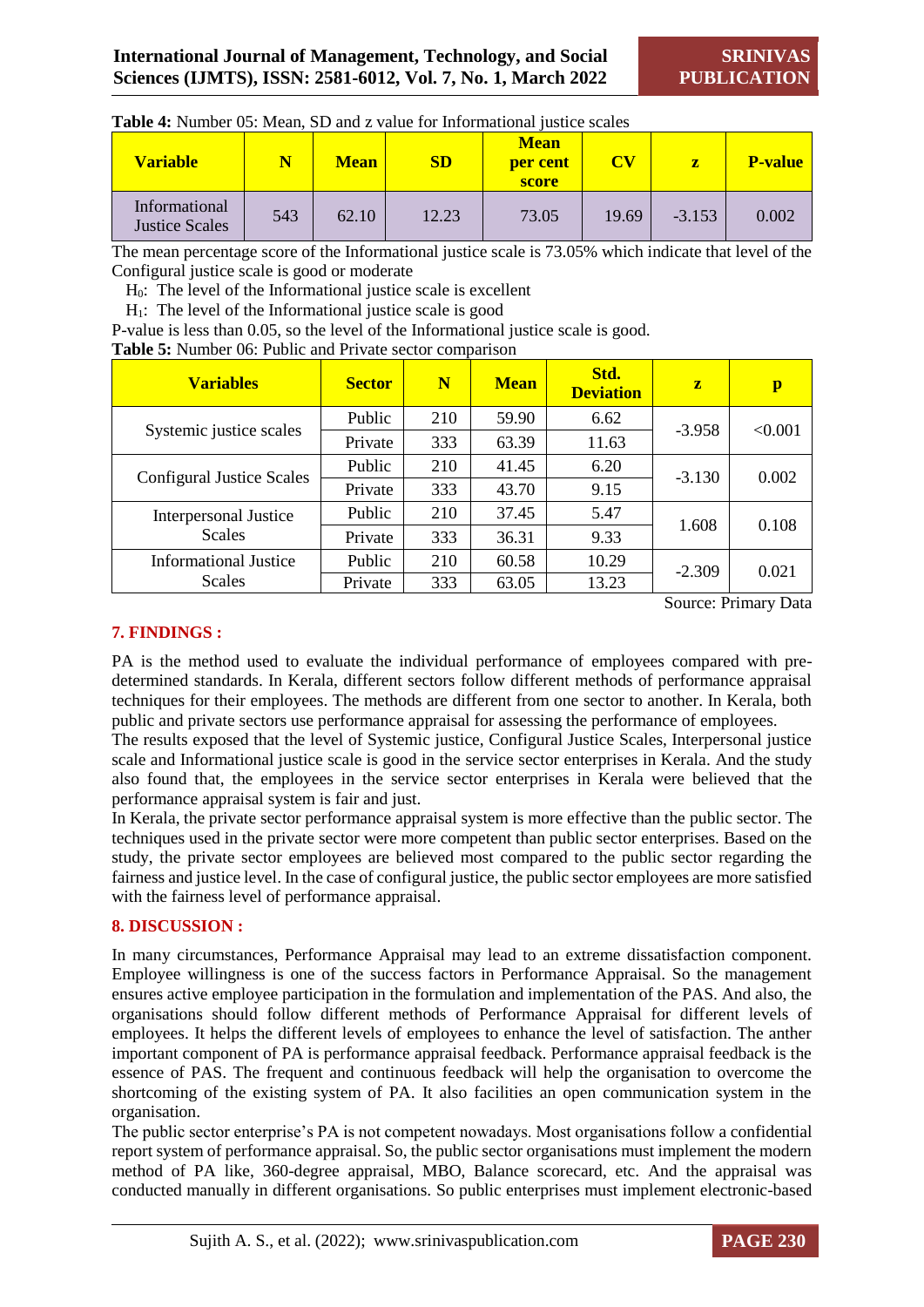performance appraisal to their employees to ensure the transparency and efficiency of the appraisal method.

#### **9. FUTURE ENACTMENT :**

The present research study provides some guidelines for future research study, which are as follows:

- This research was restricted to a few selected service sector enterprises in Kerala. Only a few services sector sub-sectors are selected for the sample survey.
- No studies are conducted in the field of Performance Appraisal exclusively in public sector enterprises in Kerala. From different studies, the private sector enterprises are conducting Performance Appraisals more effectively than the public sector. So, there is a gap in the field.
- The different sectors of the industry are conducting different methods of appraisal. But there are some significant differences in the methods or techniques of Performance Appraisal used by various industries. A comparative study is useful for the identification of the effective method of PA from various methods.

#### **10. CONCLUSION :**

Employee PA is a major tool for the evaluation of employee performance and thereby enhances organisational performance. As organisational developmental instruments, PAS is using different organisations in different sectors. Different sectors use various methods of PAS. The study revealed that the Performance Appraisal (PA) is an effective device for organisational effectiveness. The application of the system is not similar in different companies but in general, it acts as a developmental tool for the accomplishment of organisational objectives. The fairness and justice perception of performance appraisal is different from one sector to another.

#### **REFERENCES :**

- [1] Greenberg, J. (1986). Determinants of perceived fairness of performance evaluations. *Journal of applied psychology*, *71*(2), 340 – 348. [Google Scholar](https://psycnet.apa.org/doiLanding?doi=10.1037/0021-9010.71.2.340) ×
- [2] Korsgaard, M. A., & Roberson, L. (1995). Procedural Justice in Performance Evaluation: The Role of Instrumental and Non-Instrumental Voice in Performance Appraisal Discussion. *Journal of Management*, *21*(4), 657-669. [Google Scholar](https://journals.sagepub.com/doi/abs/10.1177/014920639502100404) ×
- [3] Thibaut, J., & Walker, L. (1975). Procedural Justice: A Psychological Analysis*. Hillsdale, JN: Erlbaum.* [Google Scholar](https://www.scirp.org/(S(351jmbntvnsjt1aadkposzje))/reference/referencespapers.aspx?referenceid=1656023) ×
- [4] Jawahar, I.M. (2002) A Model of Organizational Justice and Workplace Aggression. *Journal of Management, 28*(1), 811-834. [Google Scholar](https://journals.sagepub.com/doi/abs/10.1177/014920630202800606) ×
- [5] Greenberg, J. (1993). The Social Side of Fairness: Interpersonal and Informational Classes of Organisational Justice. *Justice in The Workplace: Approaching Fairness in Human Resource Management,* 79-103. [Google Scholar](http://www.andidas.com/academic/lse/CompleteSummaries.pdf)<sup> $\bar{x}$ </sup>
- [6] Ikramullah, M., Shah, B., Hassan, F. S. U., Zaman, T., & Khan, H. (2011). Fairness Perceptions of Performance Appraisal System: An Empirical Study of Civil Servants in District Dera Ismail Khan, Pakistan. *International Journal of Business and Social Science*, *2*(21), 92-100. [Google Scholar](https://www.academia.edu/download/37182025/12.pdf) ×
- [7] Murphy, K. R., & Cleveland, J. (1995). Understanding performance appraisal: Social, organizational, and goal-based perspectives. *Thousand Oaks, CA: Sage*. [Google Scholar](https://books.google.com/books?hl=en&lr=&id=CnpuE09Vit0C&oi=fnd&pg=PP15&dq=Murphy,+K.+R.,+%26+Cleveland,+J.+(1995).+Understanding+performance+appraisal:+Social,+organizational,+and+goal-based+perspectives.+Thousand+Oaks,+CA:+Sage.&ots=mesjz2OonU&sig=W758v0-r4voUlV-MNEJfNFFSotU) ×
- [8] Mohrman, S. A., Cummings, T. G., & Lawler, E. E. (1983). Creating Useful Research with Organizations: Relationship and Process Issues. In R. Kilman, K. Thomas, D. Slevin, and S. Jerrell